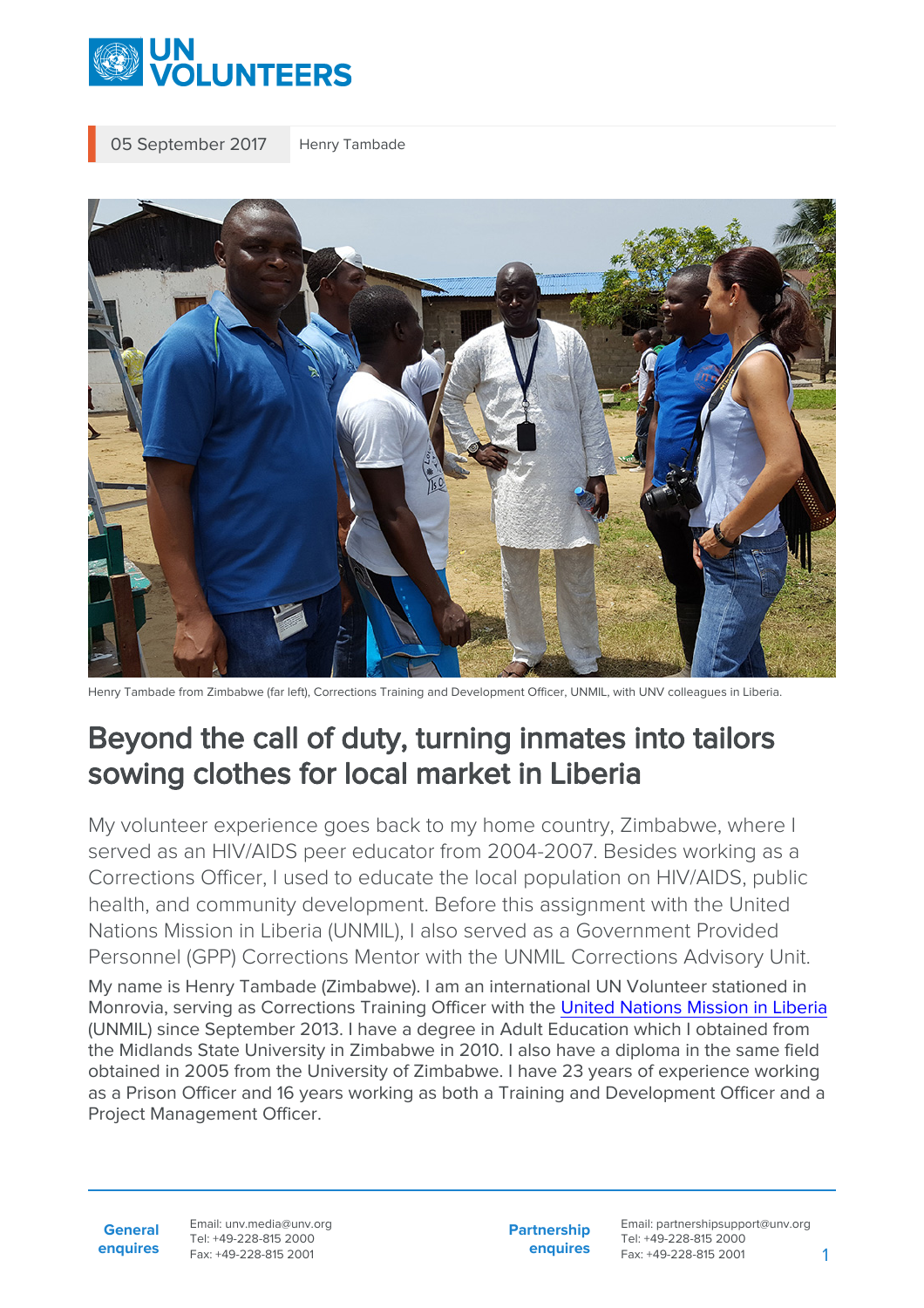

My daily duties as a UN Volunteer involve designing, developing, and implementing training programmes within the UN Mission. My work has had positive impacts on the capacity of trainers within the Bureau of Corrections and Rehabilitation (BCR). They can now independently conduct job analysis and needs assessments, as well as design, develop, conduct, and evaluate their training programmes.

I have been involved in the establishment of the Corrections Female Association (COFA), an organization that has been created to bring together female Corrections Officers for the purpose of designing development projects that benefit female Corrections Officers as well as female inmates. COFA also works closely with female Corrections Officers from other law enforcement organizations in Liberia.

I also supported the project design, development, and establishment of vocational skills training for inmates and Corrections Officers at Monrovia Central Prisons (MCP). This vocational skills training project is available to male and female inmates while serving their sentences. The goal of this project is to empower inmates as part of their rehabilitation and to ensure their successful reintegration as law abiding citizens.

One of the outstanding memories I have involves providing skills training to serving inmates who are now qualified tailors who can sew new clothes for the local market. The zeal shown by these inmates to successfully complete the training was so touching that I would find myself trying to do more to support them. Being a UN Volunteer provides a lifetime of satisfying experience because it gives opportunities to assist others to improve their lives.

I supported inmates by selling their products to UN staff whose loved ones were happy to receive clothes produced through the programme. I still proudly wear the outfits I purchased from them. The training has been beneficial to inmates. Although such projects are simple, it is heartwarming that these projects are changing people's lives by bringing hope to them. Some inmates also benefited from adult literacy programmes, which will be useful after serving their sentence. It is possible that one day they will be able to continue to use these new skills to help themselves provide for their families once they are released from prison.

Finally, my message, particularly for Liberian men, is to allow their spouses to be employed in law enforcement agencies so that there is an equal representation of both sexes in these organizations. This will allow qualified women to fulfil leadership positions where gender equality is an objective. I experienced some situations where female recruitment candidates withdrew from a process because of their spouses. I would like to encourage organizations

**General enquires** Email: unv.media@unv.org Tel: +49-228-815 2000 Fax: +49-228-815 2001

**Partnership enquires**

Email: partnershipsupport@unv.org Tel: +49-228-815 2000 Fax: +49-228-815 2001 2